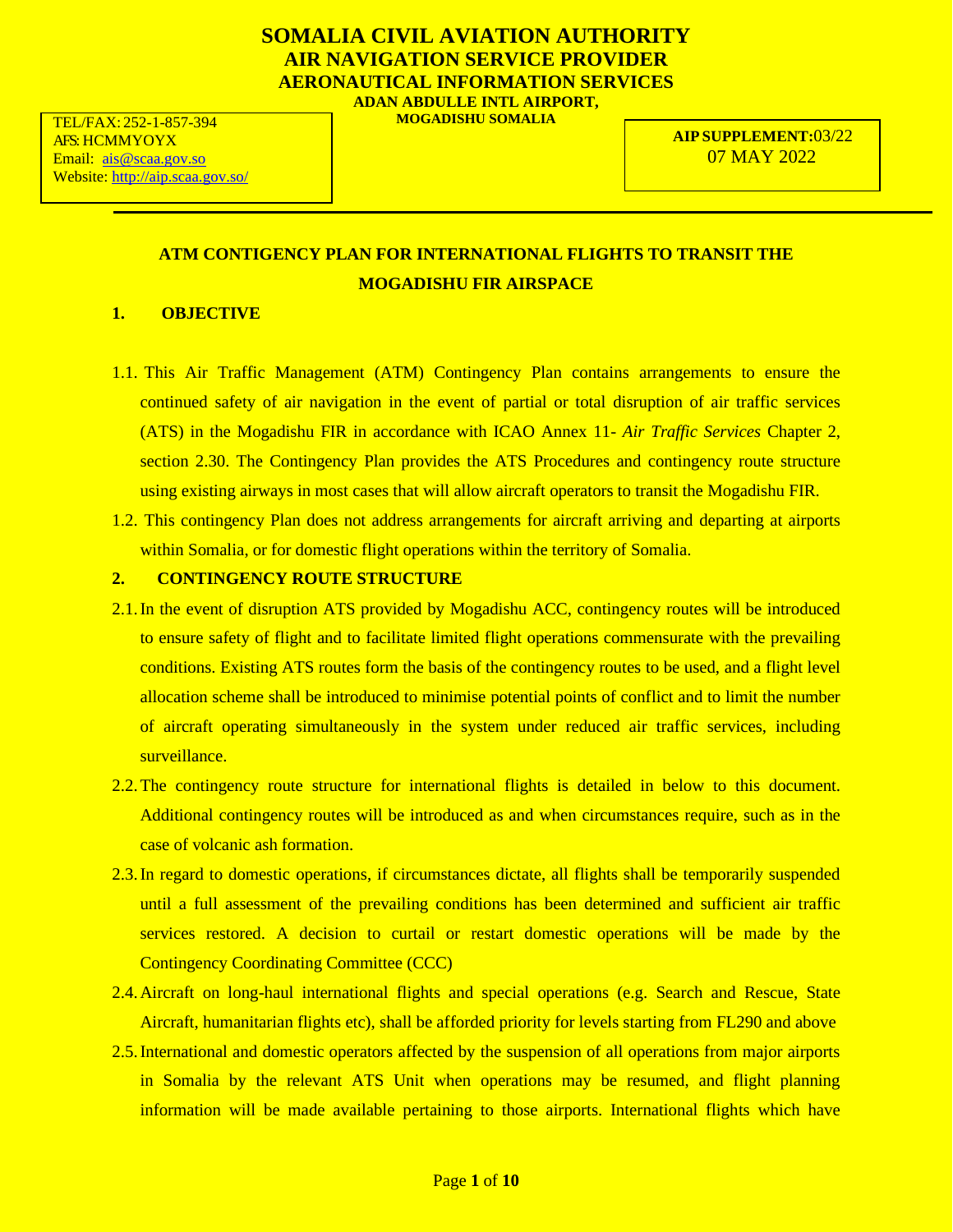received such approval may be required to file flight plans via domestic routes to join international contingency routes.

- 2.6.International operators may elect to route around the Mogadishu FIR if this will satisfy operational requirements of their companies. In such instances, the contingency routes to be used will be provided by States providing air traffic services in the adjacent FIRs concerned.
- 2.7.**Contingency Routes**

| <b>Present ATS</b> | <b>Contingency</b> | <b>Contingency</b>  | <b>FLAS</b>                | <b>Minimum</b>      | <b>FIRs</b>       |
|--------------------|--------------------|---------------------|----------------------------|---------------------|-------------------|
| <b>Route</b>       | <b>Route</b>       | <b>Routings</b>     |                            | <b>Longitudinal</b> | <b>Involved</b>   |
|                    | <b>Number</b>      |                     |                            | <b>Separation</b>   |                   |
| <b>UM306</b>       | CRI                | <b>KESOM-TULAP-</b> | <b>Eastbound FL330</b>     |                     | Nairobi           |
|                    |                    | <b>MOGDU</b>        | <b>Westbound FL360/400</b> | 15 minutes          | Mumbai            |
|                    |                    | -DUSTO-EMALU-       |                            |                     |                   |
|                    |                    | <b>AMPEX</b>        |                            |                     |                   |
|                    |                    | -NABAM-ORLID        |                            |                     |                   |
| <b>UL437</b>       | CR2                | <b>ITMAR-RAGGS-</b> | Eastbound FL350/390        |                     | Nairobi           |
|                    |                    | <b>MOGDU</b>        | Westbound                  | 15 minutes          | Sana'a            |
|                    |                    | -BUBEM-VEDET        | FL340/380/430              |                     |                   |
|                    |                    |                     |                            |                     |                   |
| <b>UM665</b>       | CR3                | <b>ITLOX-RAGGS-</b> | <b>Eastbound</b>           |                     | <b>Seychelles</b> |
|                    |                    | <b>TULAP</b>        | FL310/370/410              | 15 minutes          | <b>Addis</b>      |
|                    |                    | $-MAV$              | <b>Westbound FL</b>        |                     | Ababa             |
|                    |                    |                     | 280/320                    |                     |                   |
|                    |                    |                     |                            |                     |                   |
| <b>UN304/UR775</b> | CR4                | APKAK-MOGDU-        | <b>Eastbound FL310</b>     |                     | <b>Seychelles</b> |
|                    |                    | <b>SOLUL</b>        | <b>Westbound FL280/320</b> | 15 minutes          | <b>Addis</b>      |
|                    |                    | -ALNAB-HARGA-       |                            |                     | Ababa             |
|                    |                    | <b>APKIX</b>        |                            |                     |                   |
| <b>UT382/UW885</b> | CR5                | <b>ORLID-AVEDA-</b> | <b>Eastbound</b>           |                     | Mumbai            |
|                    |                    | DAROT-HARGA-        | FL290/370/410              | 15 minutes          | <b>Addis</b>      |
|                    |                    | <b>ARSHI</b>        | Westbound FL360/400        |                     | Ababa             |
| <b>UR401</b>       | CR6                | <b>AXINA-AMPEX-</b> | <b>Eastbound</b>           |                     | Sana'a            |
|                    |                    | <b>EPSIV</b>        | FL310/350/390              | 15 minutes          | <b>Seychelles</b> |
|                    |                    |                     |                            |                     |                   |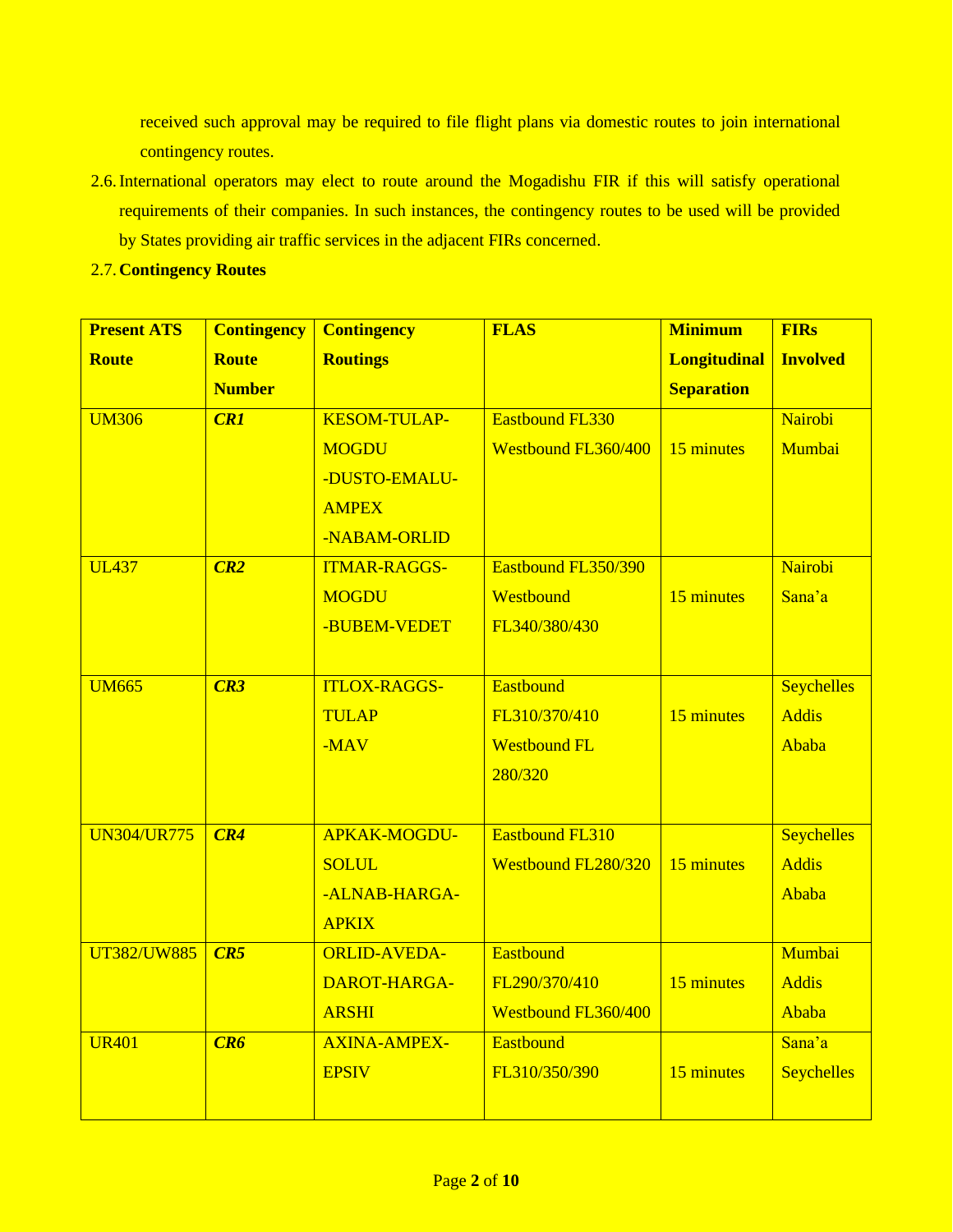|                    |     | -EVEBU-EKBEL-       | Westbound              |            |                   |
|--------------------|-----|---------------------|------------------------|------------|-------------------|
|                    |     | <b>SUHIL</b>        | FL340/380/430          |            |                   |
|                    |     |                     |                        |            |                   |
| <b>UB403</b>       | CR7 | <b>MUSBI-DAROT-</b> | <b>Eastbound</b>       |            | <b>Addis</b>      |
|                    |     | <b>AXIKU</b>        | FL310/350/390          | 15 minutes | Ababa             |
|                    |     | -BOMIX              | Westbound              |            | Sana'a            |
|                    |     |                     | FL340/380/430          |            |                   |
| <b>UB404</b>       | CR8 | <b>ARSHI-HARGA-</b> | Eastbound FL350/390    |            | <b>Addis</b>      |
|                    |     | <b>MERMI</b>        | Westbound              | 15 minutes | Ababa             |
|                    |     | -DEMGO              | FL340/380/430          |            | Sana'a            |
|                    |     |                     |                        |            |                   |
| <b>UM306/UT253</b> | CR9 | <b>KESOM-TULAP-</b> | <b>Eastbound FL330</b> |            | Nairobi           |
|                    |     | <b>MOGDU</b>        | <b>Westbound FL300</b> | 15 minutes | <b>Seychelles</b> |
|                    |     | -ESTOK              |                        |            |                   |

### **3. AIR TRAFFIC MANAGEMENT AND CONTIGENCY PROCEDURES**

### 3.1.**Reduced ATS and provision of Flight Information Service**

- 3.1.1. During the contingency critical period, air traffic services (ATS), including air traffic control (ATC) may not be available, particularly with regard to availability of communications and surveillance services. In cases where such services are not available, a NOTAM will be issued by SCAA or adjacent ACCs, providing the relevant information, including an expected date and time of resumption of services. The Contingency Plan provides for limited flight information and alerting services to be provided by adjacent ACCs.
- 3.1.2. Flight information service (FIS) and Flight monitoring will be provided by the designated ATS authorities for the adjacent FIRs on the contingency routes that enter their respective FIRs.
- 3.1.3. The primary means of air-ground communication will be VHF radio except for aircraft operating automatic dependence surveillance (ADS) and controller/pilot data link communication (CPDLC) systems where this has been established and is fully operational. Where CPDLC has been established, this will become the secondary means of communication with VHF/HF as primary.

### **3.2.ATS Responsibilities**

3.2.1. During the early stages of a contingency event, the Mogadishu ACC may become overloaded which may require tactical action to be taken in order to re-route aircraft on alternative routes that are not included in this Plan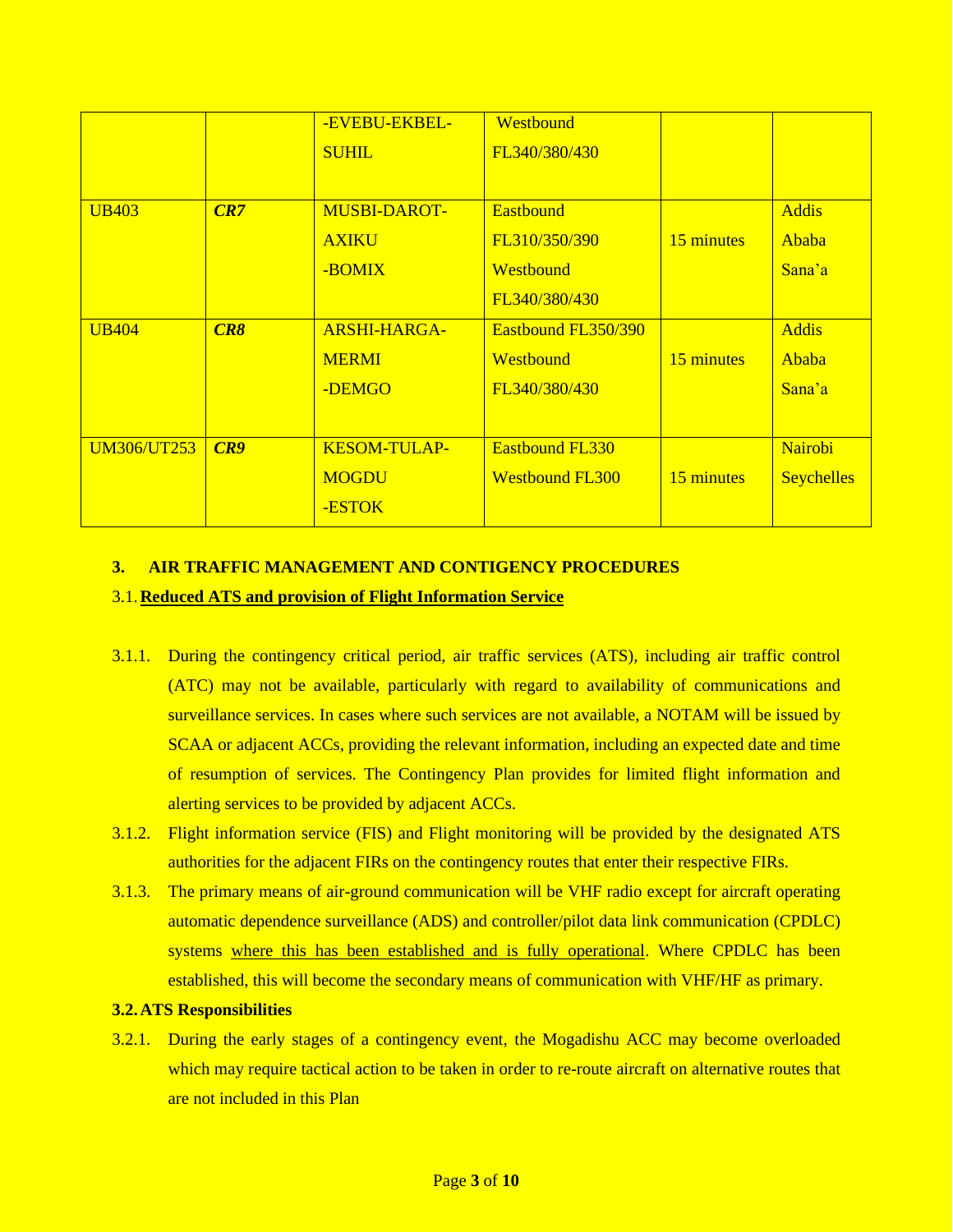- 3.2.2. In the event that ATS cannot be provided within the **Mogadishu** FIR, SCAA shall publish the corresponding NOTAM indicating the following:
	- a) Time and date of the beginning of the contingency measures.
	- b) Airspace available for overflying traffic and airspace to be avoided.
	- c) Details of the facilities and services available or not available and any limits on ATS provision (e.g., ACC, APP, TWR and FIS), including an expected date of restoration of services if available.
	- d) flight level allocation scheme (FLAS) if different from those defined in this document.
	- e) Information on the provisions made for alternative services.
	- f) ATS contingency routes.
	- g) Procedures to be followed by neighbouring ATS units.
	- h) Procedures to be followed by pilots; and
	- i) Any other details with respect to the disruption and actions being taken that aircraft operators may find useful.
- **3.3.** In the event that the SCAA is unable to issue the NOTAM, the Neighbouring FIRs of Addis Ababa or Nairobi will take action to issue the NOTAM pertaining to the closure of the airspace upon notification by ICAO ESAF Regional Office**.**

#### **3.4.Aircraft Separation**

- 3.4.1. Separation criteria will be applied in accordance with the *Procedures for Air Navigation Services-Air Traffic Management* (PANS-ATM, Doc 4444) and the *Regional Supplementary Procedures* (Doc 7030).
- 3.4.2. The minimum longitudinal separation applicable will be 15 **minutes**

### **3.5.Level Restrictions**

3.5.1. Where possible, aircraft on long-haul international flights shall be given priority with respect to cruising levels.

### **3.6.Other measures**

- 3.6.1. Other measures related to the closure of airspace and the implementation of the contingency plan for the Mogadishu FIR be taken as follows:
	- a) Suspension of all VFR operations.
	- b) Delay or suspension of general aviation IFR operations; and
	- c) Delay or suspension of commercial IFR operations.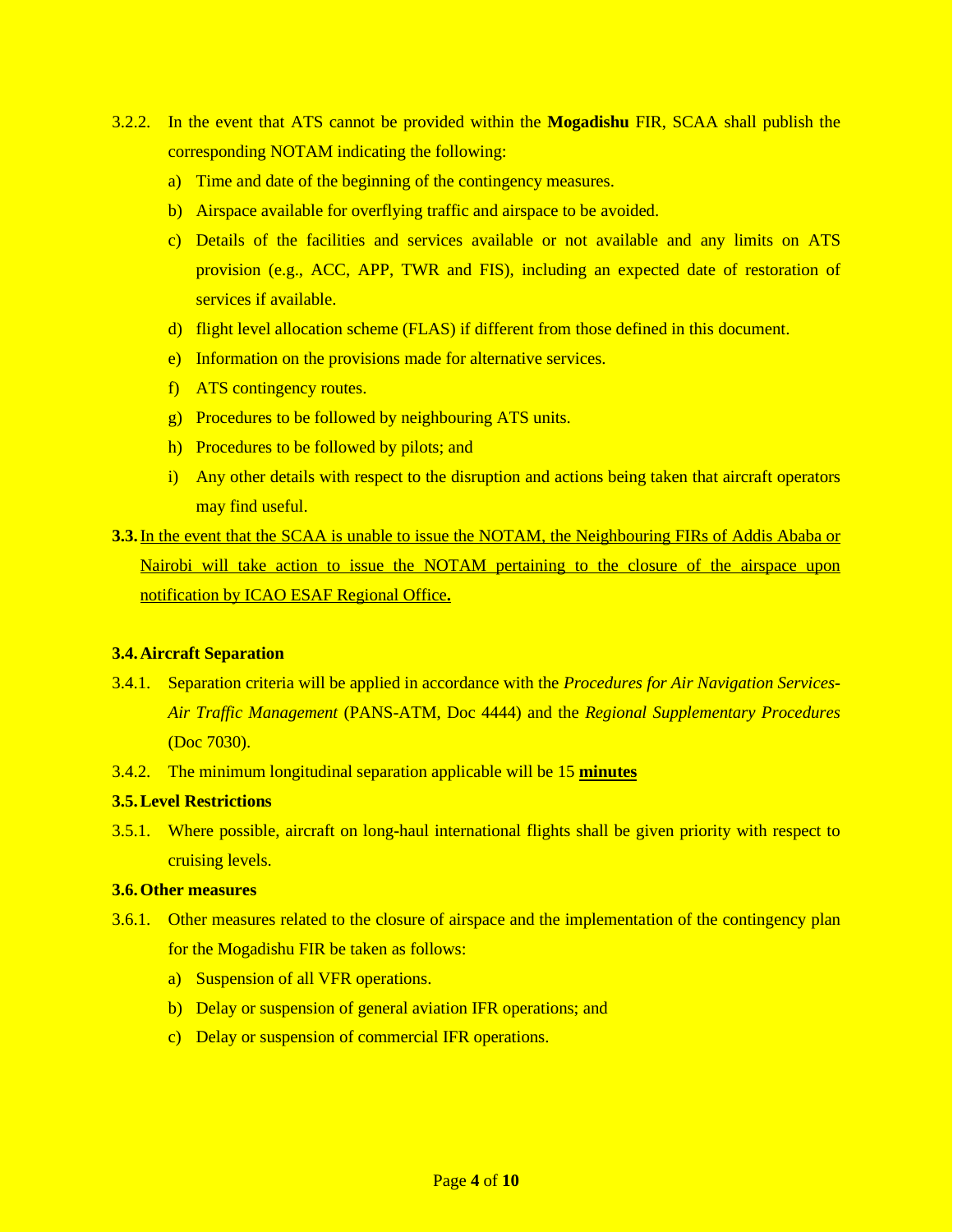#### **3.7.Aircraft position reporting**

3.7.1. Pilots will continue to make routine position reports in line with normal ATC reporting procedures. Pilots shall also use the IFBP VHF frequency 126.9Mhz when making routine position reports.

### **3.8.Procedures to be followed by Mogadishu ACC and adjacent ATS Units**

- 3.8.1. Mogadishu ACC and adjacent ATS units will follow their emergency operating procedures and activate the appropriate level of contingency procedures in line with operational *Letters of Agreement*. These procedures shall include the following:
	- a) The Mogadishu ACC, on determining that air traffic services may be reduced due to a contingency event, will inform pilots accordingly. In the event of incapacitation of the operations room/building, the appropriate emergency procedures will apply and time permitting, controllers will make an emergency evacuation transmission on the radio frequency or frequencies in use providing pilots with alternate means of communication.
	- b) During the period when the contingency procedures are in effect, flight plan messages must continue to be transmitted by operators to the Mogadishu ACC, via the AFTN using normal procedures.
	- c) On notification of a contingency situation by SCAA, ICAO, or the appropriate alternate authority of an adjacent FIRs, the ATS authorities operating the ACCs of the adjacent FIRs will activate the contingency procedures in accordance with their respective Letters of Agreement.
	- d) The adjacent ACCs responsible for aircraft entering and transiting the Mogadishu ACC, must communicate to concerned ATS units not less than 30 minutes before hand, the estimated time over the Mogadishu FIR boundary entry points.
	- e) The adjacent ACCs responsible for aircraft entering the Mogadishu ACC, will instruct pilots to maintain the last flight level assigned and speed or as per flight level scheme allocation in force while overflying the Mogadishu FIR.
	- f) The adjacent ACCs responsible for aircraft entering the Mogadishu FIR will not authorize any change in flight level or speed later than 10 minutes before the aircraft enters the Mogadishu FIR, except in the case specified in (h) below.
	- g) The adjacent ACCs responsible for aircraft entering the Mogadishu FIR will inform all aircraft, prior to entering the Mogadishu FIR, that they must communicate with the next ATC unit at least 10 minutes before the estimated time over the Mogadishu FIR boundary exit points, or as may be agreed by the accepting ATS unit; and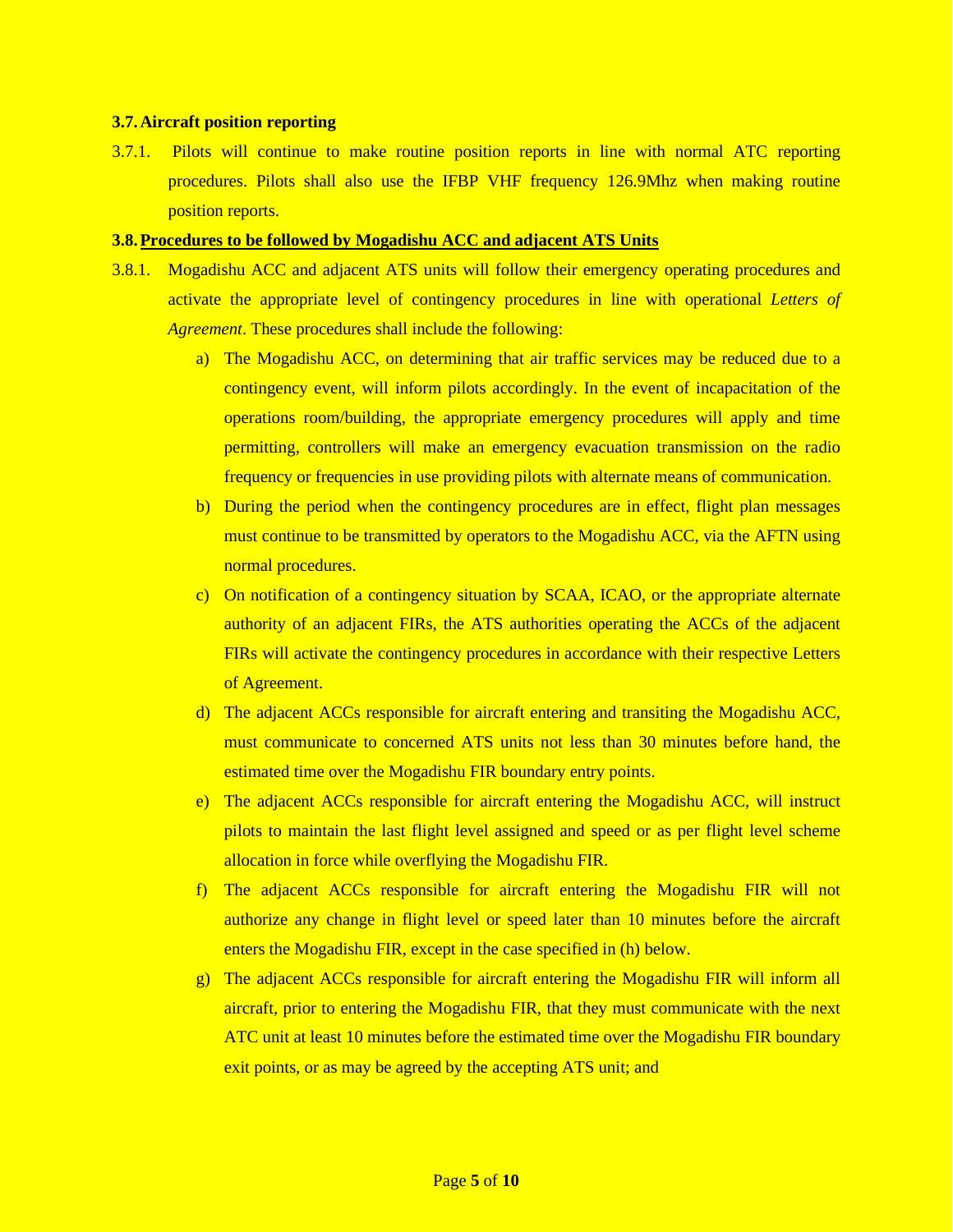h) Operators may also choose to route around the Mogadishu FIR, and the controlling authorities of the neighbouring FIRs concerned will provide alternative contingency routes as appropriate.

#### **4. TRANSITION TO CONTINGENCY SCHEME**

- 4.1.During times of uncertainty when airspace closure seems possible, aircraft operators should be prepared for a possible change in routing while en-route. They should therefore have familiarization of the alternative routes outlined in the contingency plan as well as what may be promulgated by a State via NOTAM or AIP.
- 4.2. In the event of airspace closure that has not been promulgated, ATC will, if possible, broadcast to all aircraft in their airspace, what airspace is being closed and to stand by for further instructions.
- 4.3.ATS providers should recognize that when closures of airspace are promulgated, individual airlines might have different company requirements as to their alternative routings. ATC should be alert to respond to any request by aircraft and react commensurate with safety.
- 4.4.The transfer of control and communication should be at the common FIR boundary between ATS units unless there is mutual agreement between adjacent ATS units.

## **5. PILOTS AND OPERATOR PROCEDURES**

- 5.1.Aircraft overflying the Mogadishu FIR shall follow the following procedures:
	- a) all aircraft proceeding along the ATS routes established in this Contingency Plan will comply with the instrument flight rules (IFR) and will be assigned a flight level in accordance with the flight level allocation scheme (FLAS) applicable to the route(s) being flown as specified in **Appendix C** to this document.
	- b) flights are to file flight plans using the Contingency Routes specified in this document, according to their airport of origin, routing, and destination.
	- c) Pilots are to keep a continuous watch on the specified contingency radio frequencies as specified in the *Letters of Agreement a*nd transmit position information and estimates in accordance with normal ATC position reporting procedures using the English language.
	- d) Pilots are to maintain during their entire flight time within Mogadishu FIR, the flight level last assigned by the last ACC or ATS unit responsible for the provision of ATC service, prior to the aircraft entering the Mogadishu FIR. In the event that the last assigned flight level does not correspond to the flight level allocation scheme (FLAS) applicable to the Mogadishu. Contingency Plan, the pilot should establish contact with the ATS unit responsible for the provision of service to clarify, and if unable, shall adjust to the FLAS as soon as possible once in the contingency airspace. The pilot shall, under no circumstances, change this level and Mach number, except in cases of emergency and for flight safety reasons. In addition, the last SSR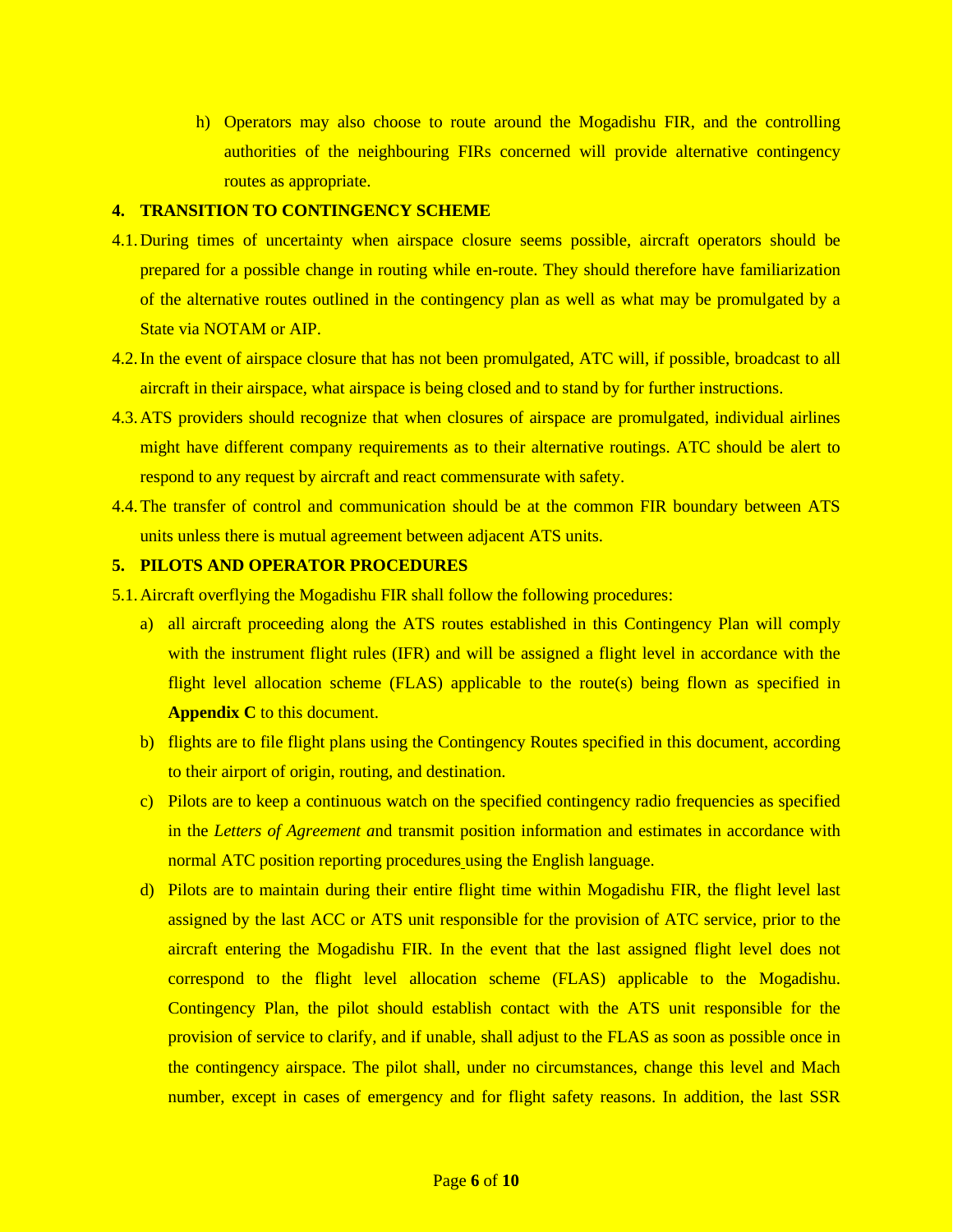transponder assigned shall be maintained or, if no transponder has been assigned, transmit on SSR code 2000.

- e) Aircraft are to reach the flight level last assigned by the responsible ACC at least **10 minutes** before entering the Mogadishu FIR or as otherwise instructed by the appropriate ATC unit in accordance with the *Letters of Agreement*.
- f) Pilots are to include in their last position report prior to entering the Mogadishu FIR, the estimated time over the entry point of the Mogadishu FIR and the estimated time of arrival over the relevant exit points of the Mogadishu FIR.
- g) Pilots are to contact the next adjacent ACC as soon as possible, and at the latest, **10 minutes** before the estimated time of arrival over the FIR boundary exit points of Mogadishu FIR.
- h) Whenever in-flight emergencies and/or flight safety reasons make it impossible to maintain the flight level assigned for transit of Mogadishu FIR, pilots are to climb or descend well to the right of the centreline of the contingency route, and if deviating outside the Mogadishu FIR, to immediately inform the ACC responsible for that airspace. Pilots are to make blind transmissions on 121.5 MHz and 126.9 MHz of the relevant emergency level change message, indicating the aircraft call sign, the aircraft position, the flight levels being vacated and crossed, etc);
- i) Recognizant of the fact that not all operational circumstances can be addressed by this Contingency Plan, pilots are to maintain a high level of alertness when operating in the Mogadishu contingency airspace and take appropriate action to ensure safety of flight; and
- **5.2.** Pilots need to be aware that in light of current international circumstances, a contingency routing requiring aircraft to operate off of normal traffic flows, could result in an intercept by military aircraft. Aircraft operators must therefore be familiar with international intercept procedures contained in ICAO Annex 2 –*Rules of the Air*, paragraph 3.8 and Appendix 2, Sections 2 and 3 and the requirement of SOMCARs of the Civil Aviation (Rules of the Air and Air Traffic Control) Regulations.
- **5.3.** Pilots should maintain continuous listening watch on emergency frequencies 406 MHz and 121.5 MHz and IFBP frequency 126.9 MHz and should operate their transponder at all times during flight within the Mogadishu FIR. Transponders should be set on a discrete code assigned by ATC or select code A2000 if ATC has not assigned a code.
- **5.4.** If an aircraft is intercepted by another aircraft, the pilot shall immediately:
	- a) Follow the instructions given by the intercepting aircraft, interpreting and responding to visual signals in accordance with international procedures.
	- b) Notify, if possible, the appropriate ATS unit.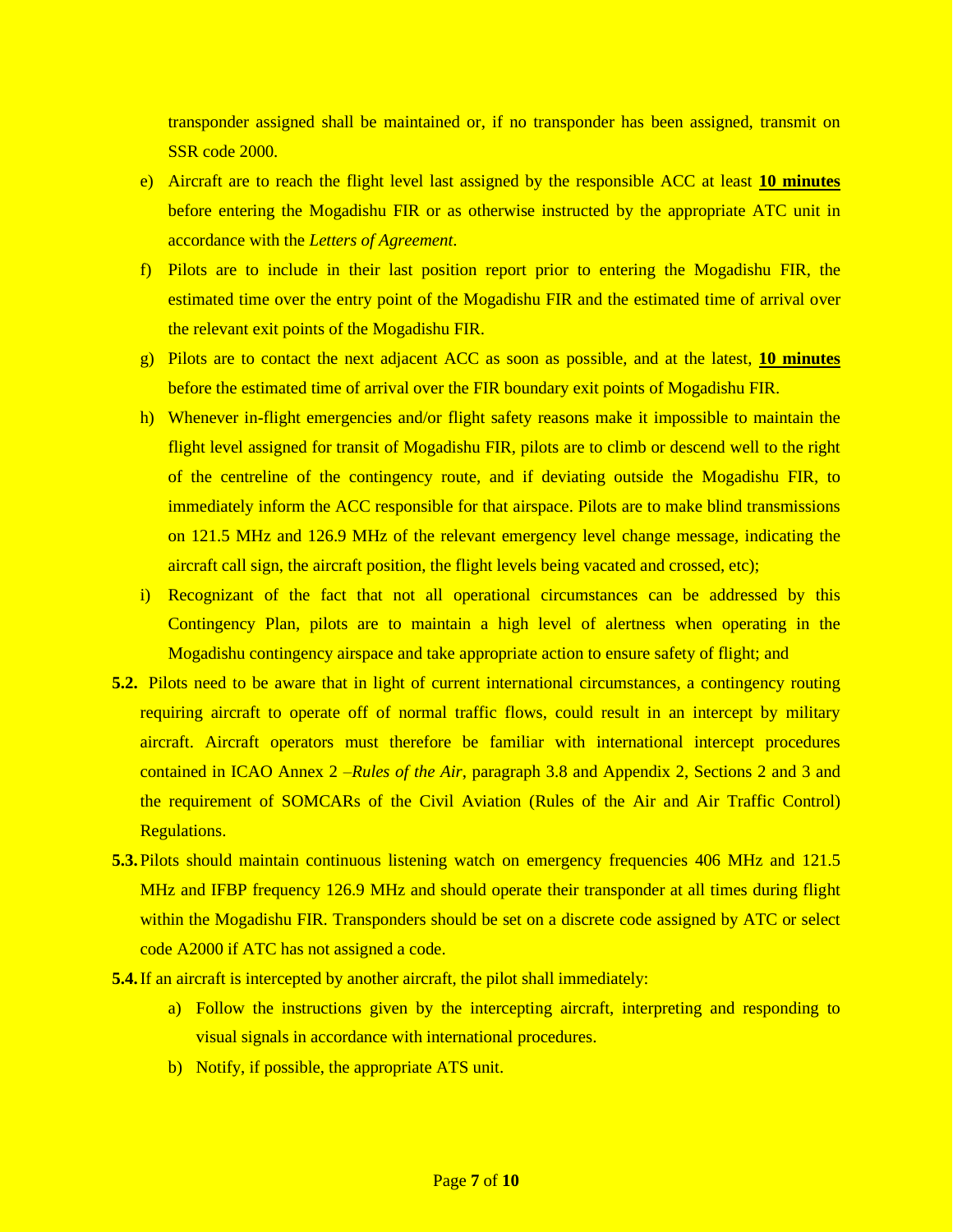- c) Attempt to establish radio communication with the intercepting aircraft by making a general call on the emergency frequency 121.5Mhz; and
- d) Set transponder to code 7700, unless otherwise instructed by the appropriate ATS unit.
- 5.5.If any instructions received by radio from any source that is in conflict with those given by the intercepting aircraft, the intercepted aircraft shall request immediate clarification while continuing to comply with the instructions given by the intercepting aircraft.

# **6. COMMUNICATION PROCEDURES**

# **6.1. Procedures for Reduced/Loss of Radio Communication**

- 6.1.1. When operating within the contingency airspace of Mogadishu FIR, pilots should use normal radio communication procedures where ATS services are available or as otherwise notified by NOTAM.
- 6.1.2. If communication is lost on the normal ATS frequencies allocated, pilots should try the next applicable frequency, e.g., if en-route contact is lost then try the next appropriate handover frequency. It should be expected that loss of communication may be temporary. As such, if following the loss of communication pilots are still unable to establish two-way radio communication on other frequencies, pilots should consider periodic attempts on the frequency on which two-way radio communication was lost. In any case, in the absence of two-way communication with ATC, pilots should continue to make routine position reports on the appropriate frequencies, and broadcast positions on the specified contingency frequencies.

### **6.2.Communication frequencies**

- 6.2.1. A list of frequencies to be used for the contingency routes and the ATS units providing flight information service (FIS) and air-ground communication monitoring for the Mogadishu FIR is as follows:
	- **a) Mogadishu ACC Primary**
	- VHF Freq: 132.5Mhz
	- HF day Freq: 11300 Khz or 13288 Khz
	- HF Night Freq: 11300 Khz or 5517 Khz
	- **b) Mogadishu (ACC) Secondary**
	- a) CPDLC logon HCSM

# **7. RESPONSIBILITY OF THE ACCREDITED ICAO REGIONAL OFFICE (ESAF)**

- 7.1. The ICAO ESAF Regional Office which is accredited to the State of Somalia will:
- 7.1.1. Closely monitor the situation and coordinate with all affected States and organizations including the IATA Regional Office, so as to ensure to the extent practical the continuity of air navigation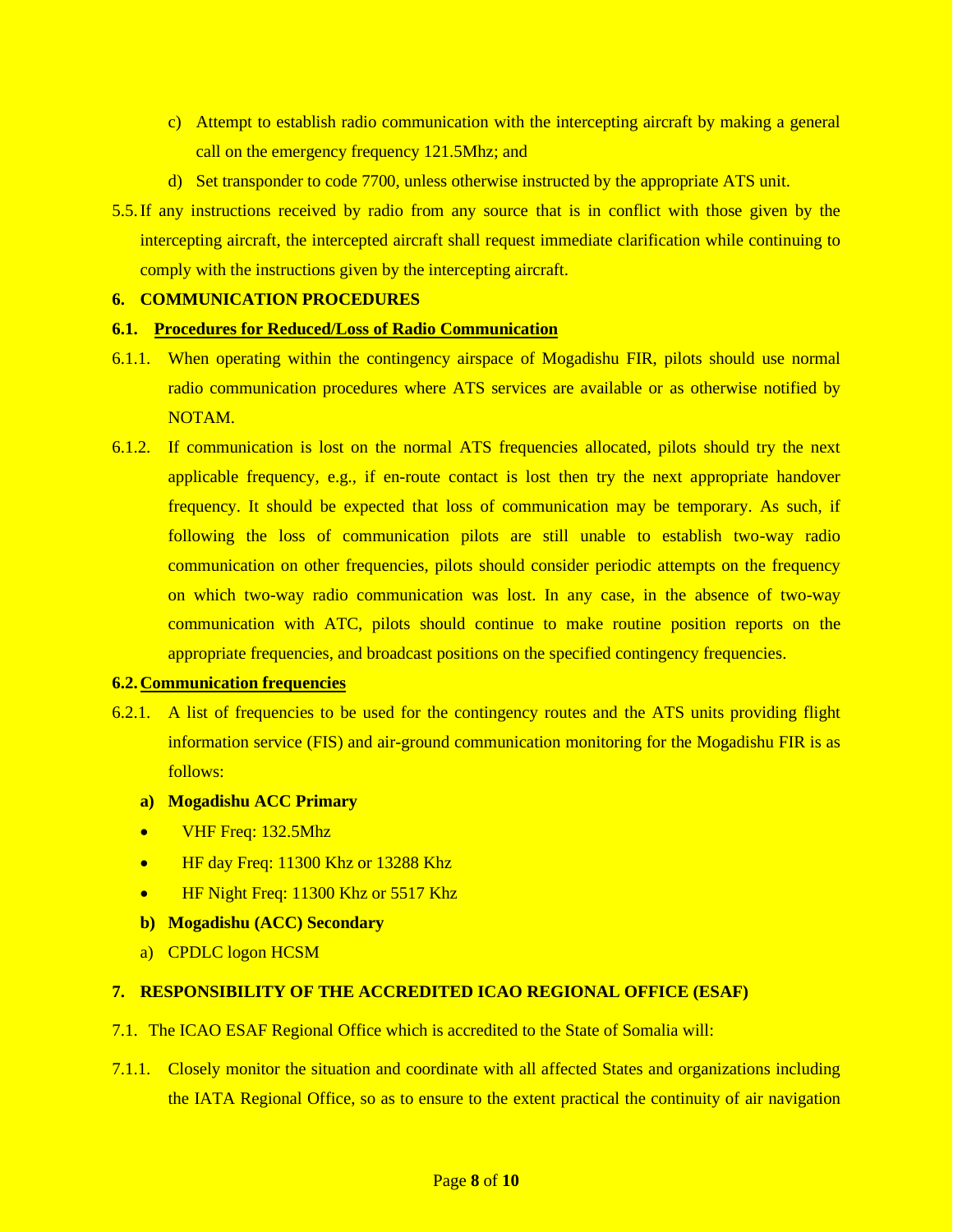and the provision of air navigation services to international air traffic in the AFI Region area of accreditation.

- 7.1.2. Note any incidents reported and provide support to SCAA in taking appropriate action.
- 7.1.3. Aid as necessary on any issues with the Civil Aviation Administrations involved with and supporting the Mogadishu Contingency Plan; and
- 7.1.4. Keep the President of the Council of ICAO, the Secretary General, Director Air Navigation Bureau, and Chief Air Traffic Management in Montreal continuously informed on developments, including activation and termination of the Mogadishu Contingency Plan.
- 7.1.5. closely monitor the situation and coordinate with all affected States/Territories/International Organizations and the IATA Regional Office, so as to ensure air navigation services are provided to international aircraft operations in the AFI Region.
- 7.1.6. take note of any incidents reported and take appropriate action.
- 7.1.7. provide assistance as required on any issue with the Civil Aviation Administrations involved in the contingency plan; and
- 7.1.8. keep ICAO Headquarters continuously informed on developments, including activation of the contingency plan.